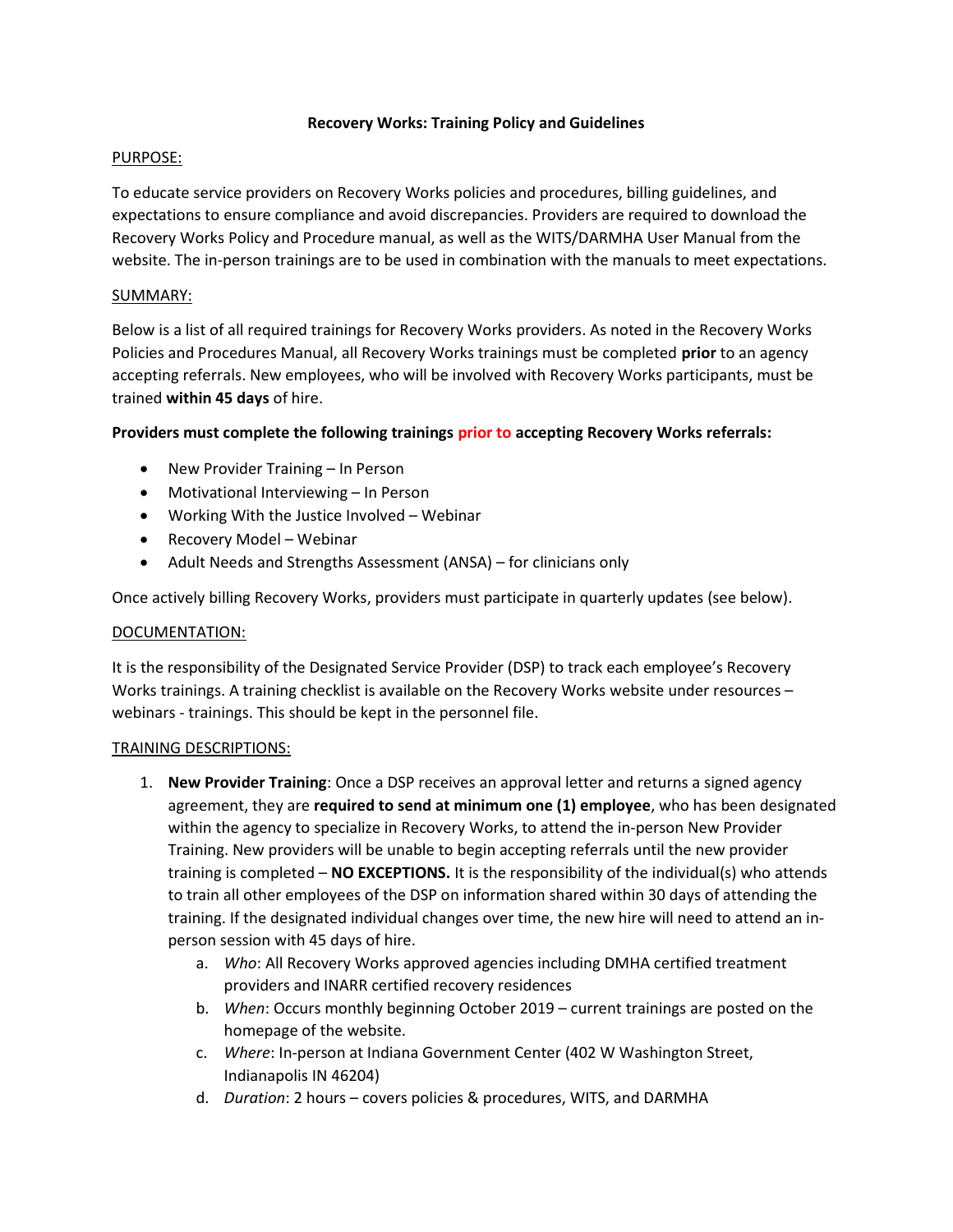- e. How: Register online through Eventbrite link on RW website with announcement.
- 2. Motivational Interviewing: Before a provider begins treating participants, he/she must be trained in motivational interviewing, a clinical approach that helps people with mental health and substance use disorders make positive behavioral changes to support better health. The approach upholds four principles— expressing empathy and avoiding arguing, developing discrepancy, rolling with resistance, and supporting self-efficacy. Recovery Works will offer inperson sessions periodically. However, DSPs are able to provide internal MI trainings or attend other sessions at other facilities to obtain training.
	- a. Who: Licensed Professionals, OBHPs, QBHPs who are providing direct client care to Recovery Works clients
		- i. Exceptions: Licensed professionals and QBHPs who have received MI training within the last three (3) years can view the webinar, as well as psychiatrists, physicians, HSPPs, RNs, and AHCPs.
- 3. Working With Justice Involved Webinar: This webinar introduces criminogenic risk and need, restorative justice, and trauma informed care. This webinar is intended to provide a holistic understanding of the unique factors that can (both positively and negatively) impact recidivism and recovery.
	- a. Who: All Recovery Works rendering staff who will be directly interacting with participants.
	- b. Where: Online https://www.in.gov/fssa/dmha/2961.htm
	- c. How: Requires Adobe Connect to view webinar. Can view PowerPoint slides if Adobe cannot be downloaded.
- 4. Recovery Model Webinar: This webinar is intended to provide a holistic understanding of mental health recovery and the evidence-based paradigm of mental health recovery. The mental health Recovery Model is an evidence-based treatment concept wherein a service environment is designed such that consumers have primary control over decisions about their own care. This is in contrast to most traditional models of service delivery, in which consumers are instructed what to do, or simply have things done for them with minimal, if any, consultation for their opinions.
	- a. Who: All Recovery Works rendering staff who will be directly interacting with participants.
	- b. Where: Online https://www.in.gov/fssa/dmha/2961.htm
	- c. How: Requires Adobe Connect to view webinar. Can view PowerPoint slides if Adobe cannot be downloaded.
- 5. Adult Needs and Strengths Assessment (ANSA): In order to enter clients into DARMHA, at least one (1) individual per agency must be ANSA certified. The ANSA is used in combination with the biopsychosocial assessment to develop individual plans of care, monitor outcomes, and help design and plan systems of care for adults with behavioral health (mental health or substance use) challenges.
	- a. Who: Clinicians providing ANSA assessments.
	- b. When: Must be completed prior to entering clients into DARMHA. The ANSA assessment is a requirement to push a client from DARMHA to WITS.
	- c. Where: Online through the John Praed Foundation at the Schoox website https://www.schoox.com/academy/CANSAcademy/register.